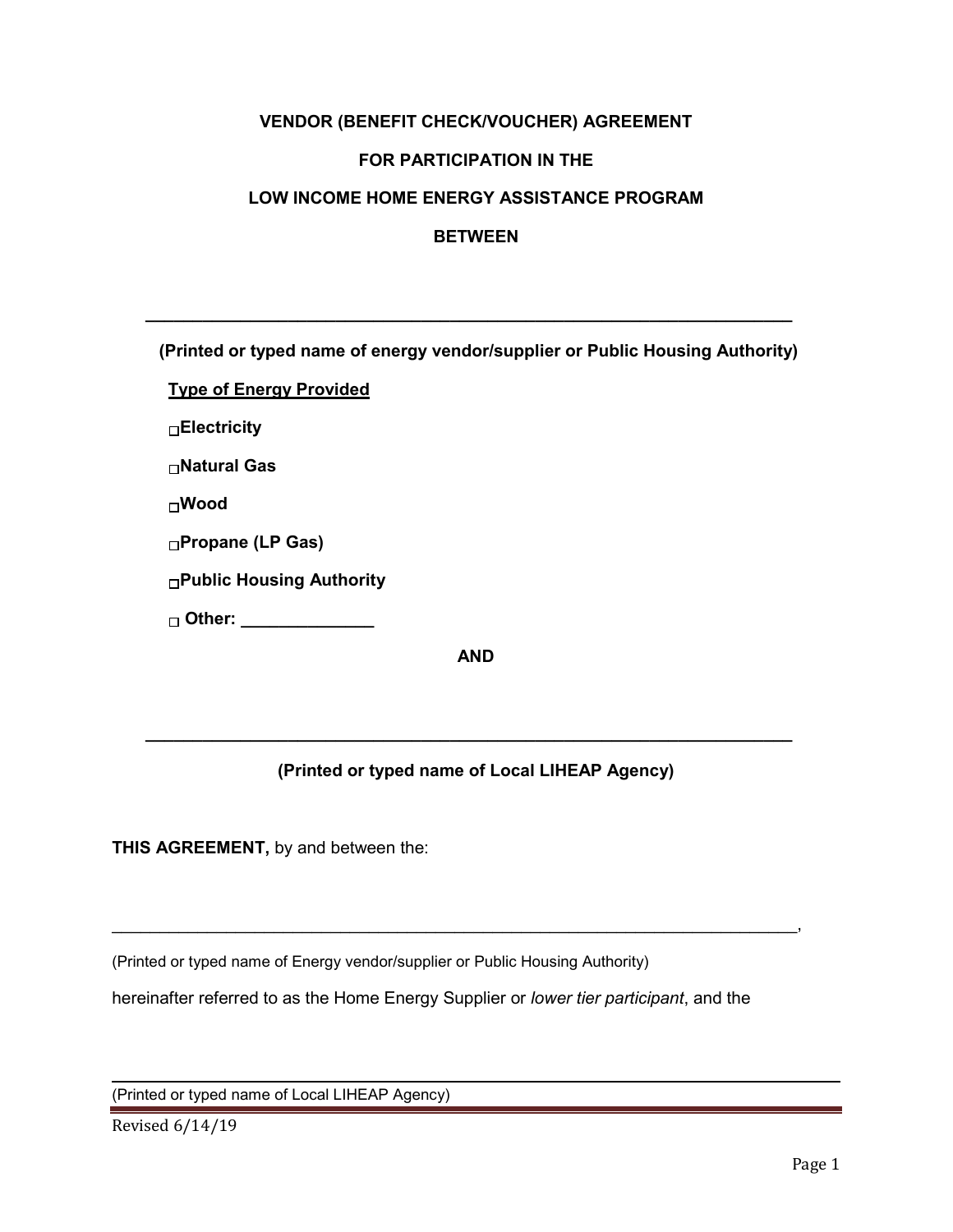hereinafter referred to as the Local LIHEAP Agency (LLA), in consideration of the mutual promises herein contained, the parties have agreed and do hereby enter into this agreement according to the provisions set out herein:

- **A**. The Home Energy Supplier agrees to the following conditions and terms:
	- **1.** To participate in the Low Income Home Energy Assistance Program (LIHEAP) in accordance with the approved LIHEAP State Plan and Federal regulations.
	- **2.** To accept benefit checks and vouchers on behalf of eligible households for the purpose of providing LIHEAP services for clients identified to receive such benefits.
	- **3.** To apply benefit check or voucher amounts to the energy accounts of eligible and certified households.
	- **4.** To not discriminate against the eligible customers in offering deferred payment or level payment plans or in the other conditions of sale, credit, or price to the customer.
	- **5.** To record the LIHEAP payments to the Home Energy Supplier's books as a credit to the LIHEAP households' current active energy account.
	- **6.** To refund upon receipt any LIHEAP credit balances to the LIHEAP agency who made the payment on behalf of the customer, if the customer terminates their service.
	- **7.** To provide, at no cost, the LIHEAP customers' energy consumption history for the previous twelve (12) months, or available history.
	- **8.** To be responsible for compliance with the terms and provisions of this agreement and to understand that this agreement may be revoked by the LLA for noncompliance by the Home Energy Supplier.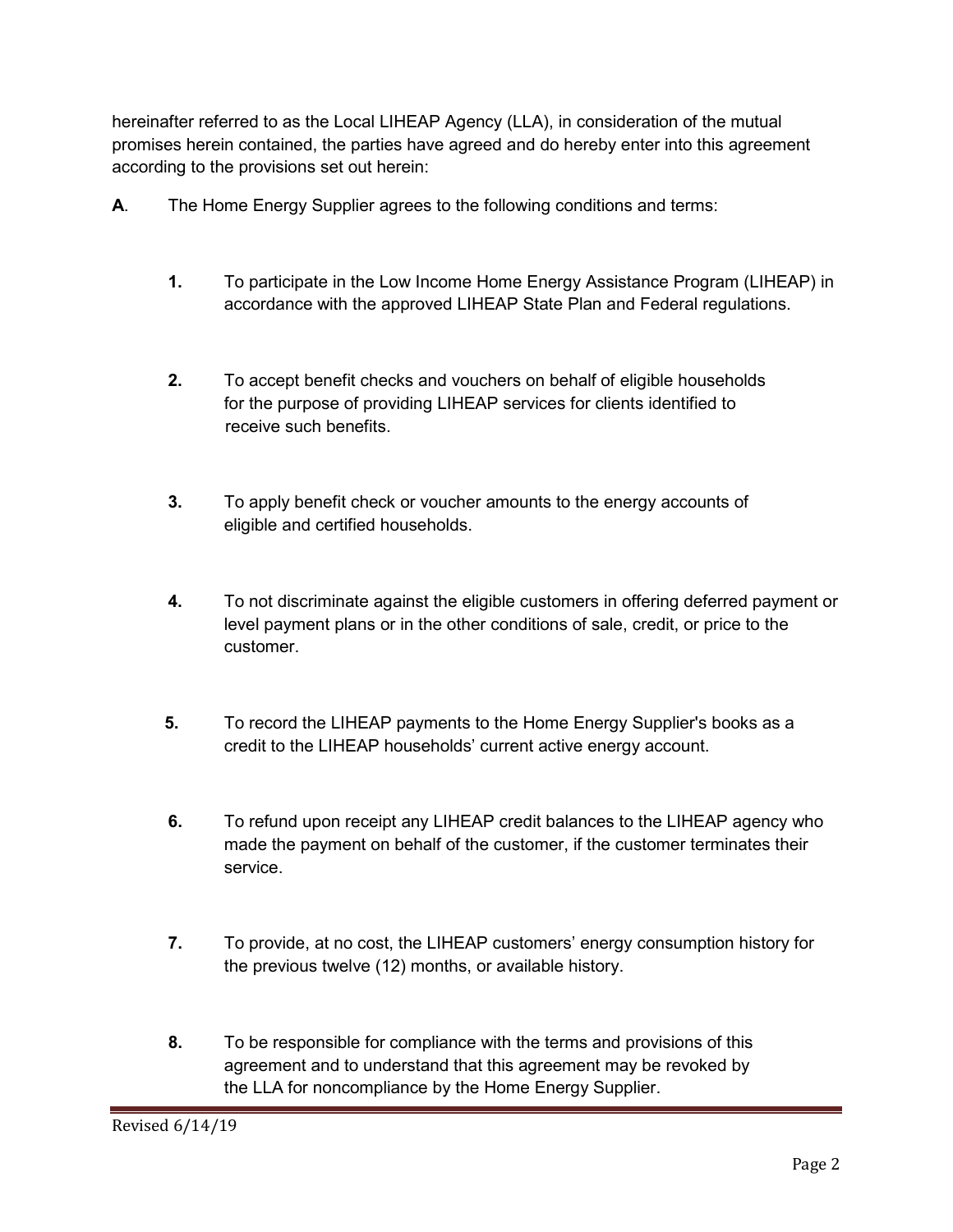- **9.** To permit and cooperate with State and/or Federal investigations undertaken in connection with Section 2608, Title XXVI, Low Income Home Energy Assistance Act of 1981 as amended, concerning the use of funds received under this title in order to evaluate compliance with the provisions and assurances made by the State. Such investigations may require examination of appropriate books, documents, papers and records pertaining to customers served with funds under this program. Reasonable notice will be made to the Home Energy Supplier in advance of any investigation and the costs of conducting such an investigation will be borne by the Department.
- **B.** The local LIHEAP agency agrees to the following conditions and terms:
	- **1.** To issue benefit checks and/or vouchers for assistance and provide payments on vouchers when they are properly signed and returned to the LLA. Payments for all non-home delivered fuel types will be made within 90 days from the date the LLA receives the voucher back from the vendor.
	- **2.** To provide guidance to the Home Energy Supplier during the implementation and operation of the Low Income Home Energy Assistance Program.
	- **3.** To maintain the right to monitor, evaluate and spot-check the Home Energy Supplier's operation and activities according to this agreement with respect to the clients served.
	- **4.** To submit applications subject to available funding to the Department for eligible households according to LIHEAP guidelines.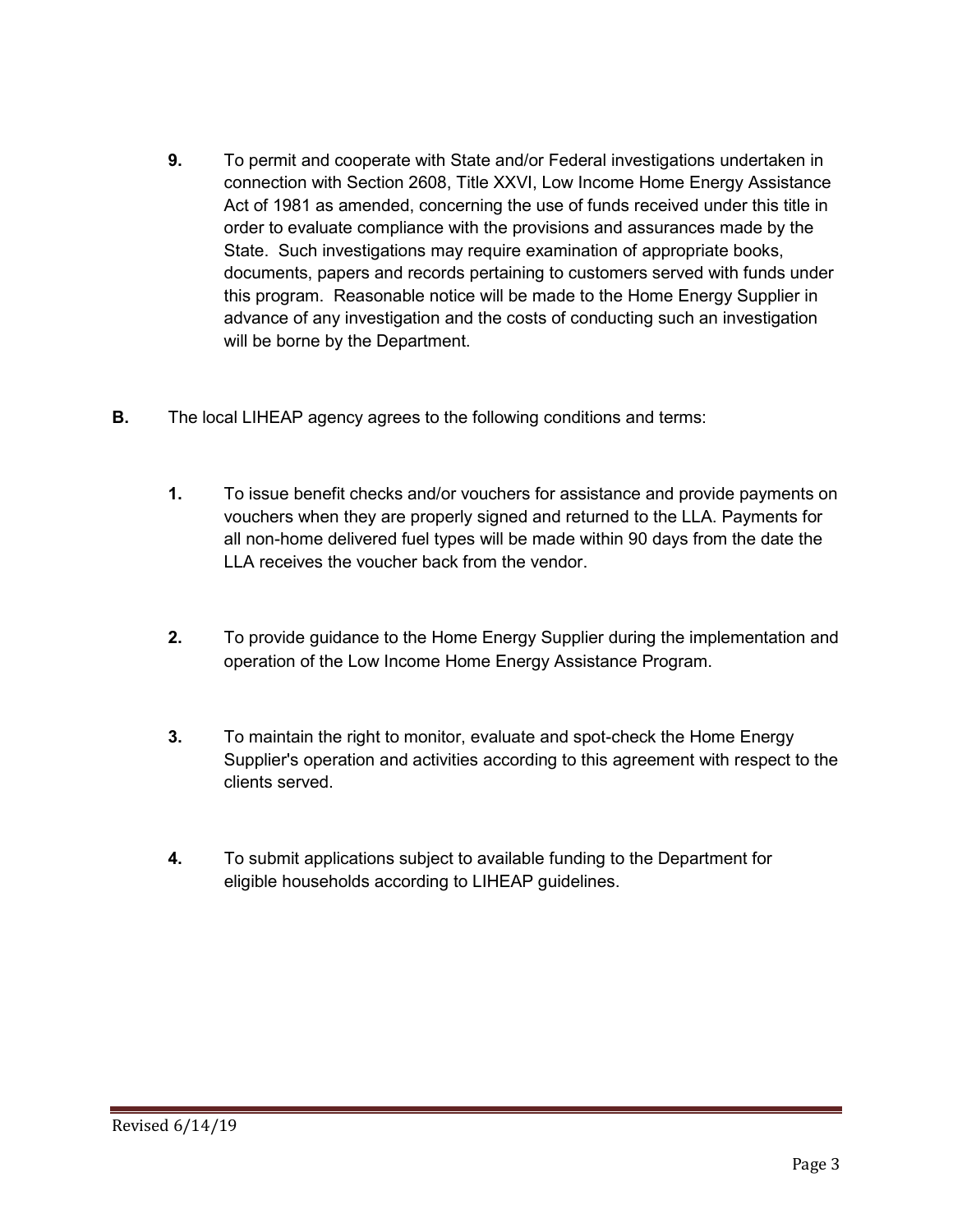## **C. All parties agree to the following:**

- **1.** To comply fully with Titles VI and VII of the Civil Rights Act of 1964; and Section 504 of the Rehabilitation Act of 1973; and ensure that no person on the basis of handicap, race, color, religion, sex, age or national origin, will be excluded from participation in, or be denied benefits of, or be otherwise subjected to discrimination in the performance of this agreement, or in the employment practices of the home energy supplier and the LLA. Such employment practices may include, but are not limited to, recruitment, recruitment advertising, hiring, layoff or termination, promotion, demotion, transfer, rate of pay, training and participation in upward mobility programs, or other forms of compensation and use of facilities. The home energy supplier and the LLA shall upon request show proof of such nondiscrimination, and shall post in conspicuous places, available to all employees and applicants, notices of nondiscrimination.
- **2.** Any party may terminate this agreement by giving a written fifteen (15) day notice.
- **3.** The LLA may terminate this agreement with written notice if the Home Energy Supplier fails to comply with the terms and provisions of this agreement.
- **4.** The beginning date of this agreement is October 1, 2021, and the ending date shall be .
- **5.** The execution of this agreement by the Home Energy Supplier to participate in the LIHEAP is not to be interpreted as a "waiver" of any right, term, or condition obtained by the Home Energy Supplier pursuant to customer service under an agreement outside of this agreement, except to the extent such right, term or condition is in conflict with the provision of the agreement or State or Federal law.
- **6.** This agreement may be amended by written modification and/or additional terms, which are mutually acceptable to the parties.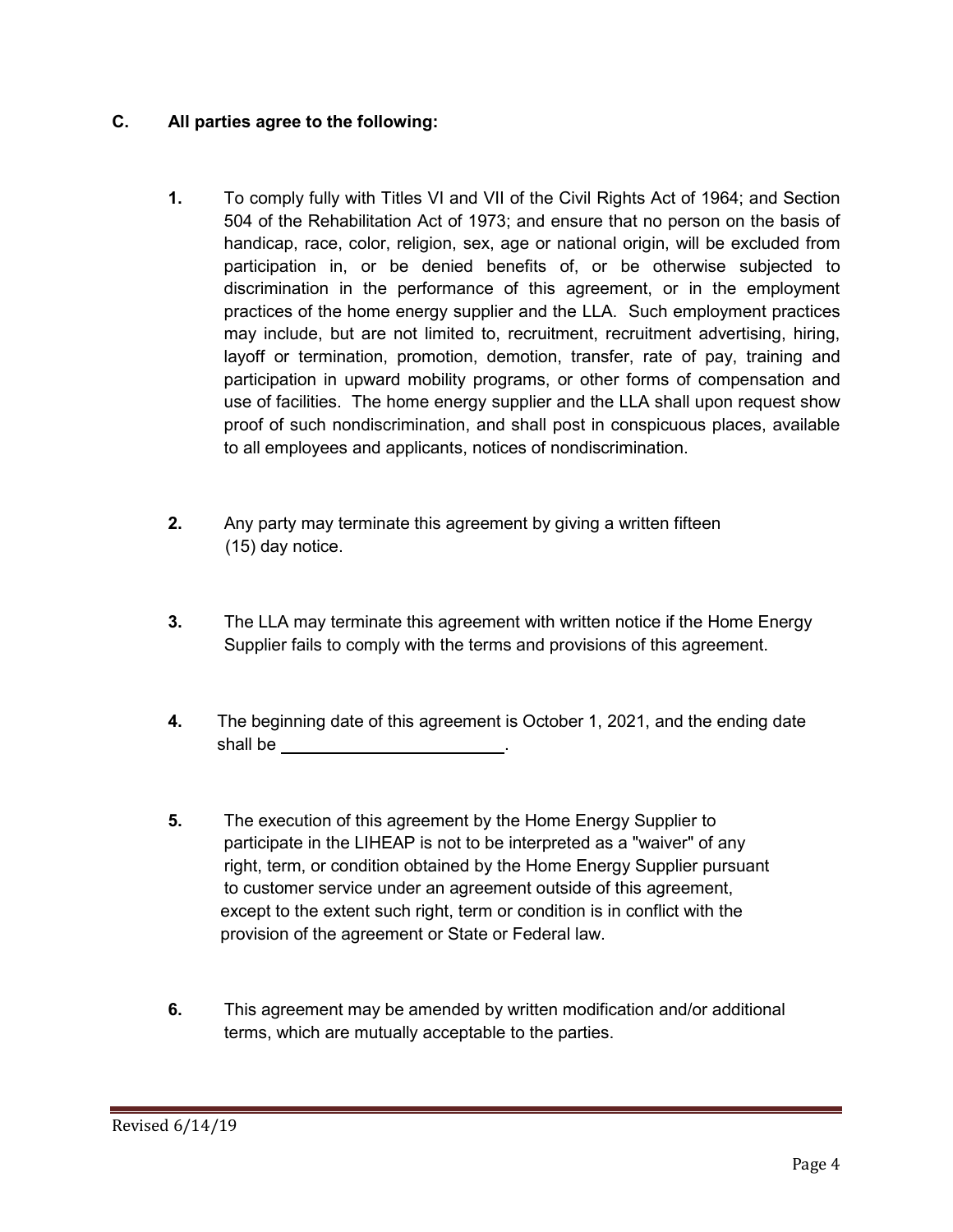### **D. Debarment, Suspension, and Other Responsibility Matters**

- (1) The prospective lower tier participant certifies, by submission of this proposal, that neither it nor its principals is presently debarred, suspended, proposed for debarment, declared ineligible, or voluntary excluded from participation in this transaction by any Federal department or agency.
- (2) Where the prospective lower tier participant is unable to certify to any of the statements in this certification, such prospective participant shall attach an explanation to this proposal.